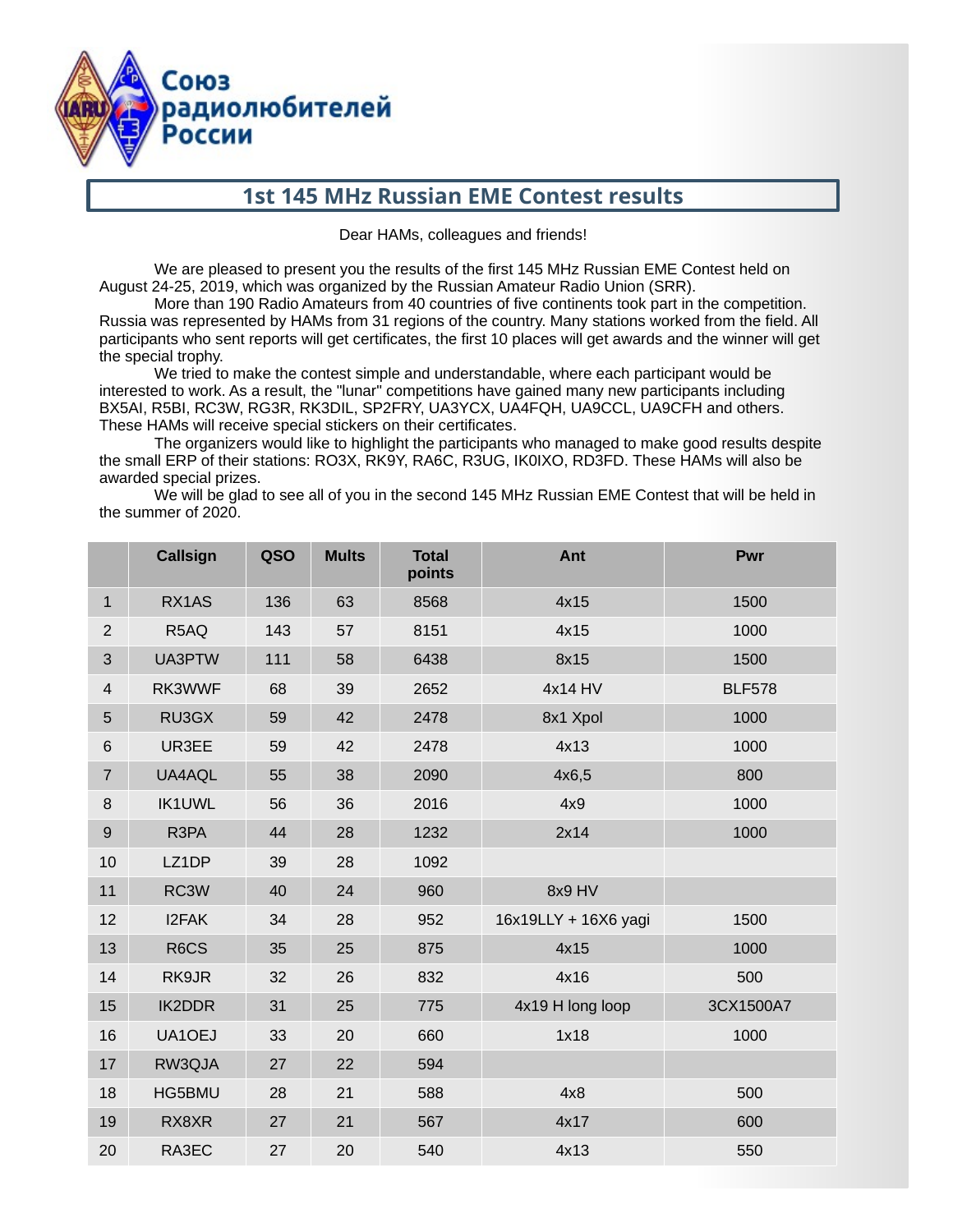|    | Callsign          | <b>QSO</b>               | <b>Mults</b>             | <b>Total points</b>      | Ant            | Pwr           |
|----|-------------------|--------------------------|--------------------------|--------------------------|----------------|---------------|
| 21 | UA4FQH            | 24                       | 21                       | 504                      | 1x17           | 700           |
| 22 | PA2CHR            | 24                       | 19                       | 456                      | 4x14 X         | 1000          |
| 23 | 4Z5CP             | 23                       | 19                       | 437                      | 2x10 HV        | 800           |
| 24 | RN6MA             | 23                       | 18                       | 414                      |                |               |
| 25 | I3MEK             | 24                       | 17                       | 408                      | 4x13 Xpol      | 500           |
| 26 | RO3X              | 21                       | 18                       | 378                      | 2x9            | 400           |
| 27 | EW7AW             | 19                       | 17                       | 323                      | 4x11           | 400           |
| 28 | LZ4OC             | 17                       | 16                       | 272                      | 4XEF0209 H / V | GS31B         |
| 29 | RZ6DD             | 19                       | 14                       | 266                      | 4x11           | 400           |
| 30 | N1AV              | 16                       | 15                       | 240                      |                | 800           |
| 31 | RG3R              | 17                       | 14                       | 238                      | 4x11           | 180           |
| 32 | LU8ENU            | 17                       | 13                       | 221                      | 2x3WL          | 400           |
| 33 | RX6AIA            | 15                       | 14                       | 210                      | 2x11           | 800           |
| 34 | UT9UR             | $14\,$                   | 14                       | 196                      | 4x13           | 500           |
| 35 | UA9CFH            | 13                       | 13                       | 169                      | 2x15           | 600           |
| 36 | DK5AI             | 12                       | 12                       | 144                      | 1x14 (3.5 WL)  | 750           |
| 37 | RK9Y              | 12                       | 12                       | 144                      | 4WL            | 500           |
| 38 | RA <sub>6</sub> C | 11                       | 11                       | 121                      | 1x14           | 360           |
| 39 | R <sub>5</sub> BI | 12                       | 10                       | 120                      | 2x10           | 600           |
| 40 | YB2MDU            | $11\,$                   | 10                       | 110                      |                |               |
| 41 | RX9AT             | 10                       | 10                       | 100                      |                | 800           |
| 42 | R3UG              | $11\,$                   | 9                        | 99                       | 1x9            | 400           |
| 43 | <b>IK0IXO</b>     | 9                        | 9                        | 81                       | 4x8 HM         | <b>IC9700</b> |
| 44 | RD3FD             | 9                        | 8                        | 72                       | 1x11           | 250           |
| 45 | UA9FAD            | $\overline{7}$           | $\overline{7}$           | 49                       |                |               |
| 46 | <b>UA3TCF</b>     | 5                        | 5                        | 25                       | 4x9            | 400           |
| 47 | BX2AI             | $\overline{\mathcal{A}}$ | $\overline{\mathcal{L}}$ | 16                       | 4x9 V          | 100           |
| 48 | RK3DIL            | 4                        | $\sqrt{4}$               | 16                       | 2x7 Xpol       | 100           |
| 49 | SP2FRY            | 4                        | $\overline{\mathcal{L}}$ | 16                       | 2x10           | 200           |
| 50 | YO6XK             | $\overline{4}$           | $\overline{\mathcal{A}}$ | 16                       |                |               |
| 51 | R4WR              | 3                        | 3                        | $\boldsymbol{9}$         | 1x14           | 450           |
| 52 | UA6AH             | 3                        | 3                        | $\boldsymbol{9}$         | 4x9            | 300           |
| 53 | EU4AX             | $\overline{2}$           | $\overline{2}$           | $\overline{\mathcal{A}}$ |                |               |
| 54 | RK1AS             | $\overline{c}$           | $\overline{c}$           | $\overline{4}$           | 1x9            | 100           |
| 55 | UA9CCL            | $\overline{2}$           | $\overline{2}$           | $\overline{\mathcal{A}}$ | 1x11           | 150           |
| 56 | YV6CR             | $\overline{2}$           | $\overline{c}$           | $\overline{\mathcal{L}}$ |                |               |
| 57 | UA3MBJ            | $\mathbf{1}$             | $\mathbf{1}$             | $\mathbf 1$              | 4x15           | 100           |
| 58 | UA3YCX            | $\mathbf{1}$             | $\mathbf 1$              | $\mathbf 1$              | 1x11           | 170           |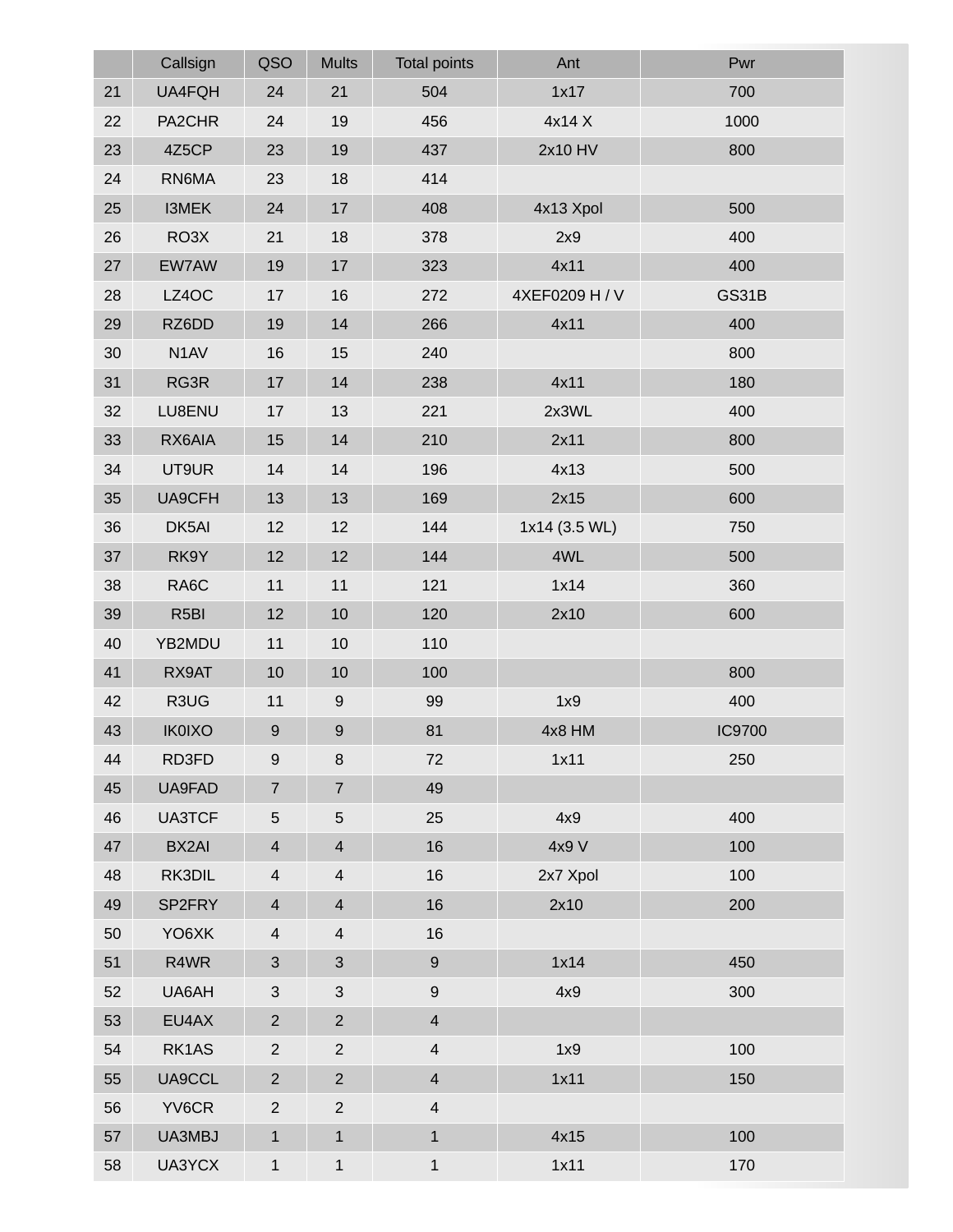#### **BX2AI**



My first EME contest, Antenna: 4 x 9 V-pol Yagi Power: 300 W Rig: Icom IC-746 OP name: Huawei Su OP Callsign: BX2AI OP Grid: PL05SA

Additional info: my antenna tower is a portable trailer tower, the rotator is Yaesu G-5500, the photo is attached in this e-mail

Thank you very much.

#### **LU8ENU**

Juan Clemente lu8enu gf05rl

Antenna 2x3 wave lengh Power 400Watts.

It is the first time that I participate in an EME 145mhz contest organized by you. The station is small here, only 2x3WL and 400W. The participation was important I could see it in my wather fail. I lost a part of the contest due to the blockade of the moon due to its decline, it was too positive for the southern hemisphere.

I hope to participate in the next one. 73 Greetings from Argentina Juan

**RA3EC**



**RC3W**



Добрый день,

участвовали нашим клубом СПОРАДИК, пробуем работать через луну это наши первые тесты, пока только начинаем, надеемся что не последние ... участвовали 4 человека Анатолий Сытник R3WW, Александр Бахчев UA3WGQ, Андрей Долженков RA5W, Валерьан Пиккиев RW3WW

Использовали антенну 8х9 эл. V/H RA3AQ, icom 9100 pa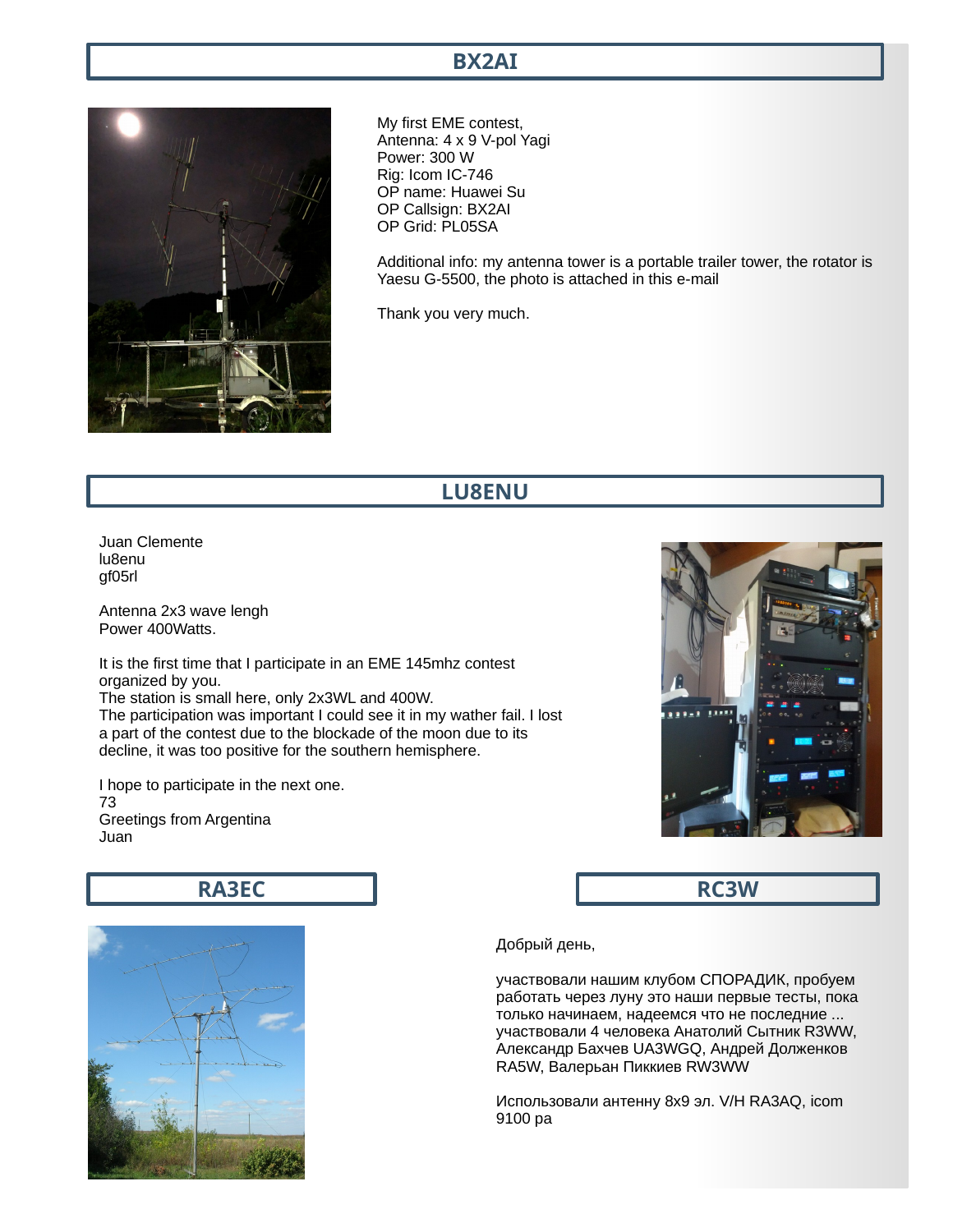#### **SP2FRY**



Hi friends.

I am very happy that I could participate in Russian EME Contest. I found information about the competition in the DL7APV calendar. This was my first EME competition. QSO with I2FAK was my first qso over the moon. I also had qso with K0TPP but I did not receive the last RRR because the moon was only 0.5 degrees above the horizon.

In the competition I used equipment that I use for tropo qso.

My setup: 2x10 el. YU7EF stacked vertically, LNA HA8ET, IC-9700, PA 200 W on JT65B. VY 73 Andrzej SP2FRY

### **I3MEK**

It was very nice contest and many partecipants especially Russian friends. 73's de I3MEK Mario



# **IK1UWL**

#### Hi,

glad for a new EME initiative, which brought me to know a little better the regions of Russia. I qsoed with 20 russian stations, of which 2 were new for me.

As usual also in other contests, only a minority of the stations on air were partecipating, so, expecially the second day, a lot of time was spent calling cq without many results. European stations were preminent, toghether with some asian and very little americans.

My antenna is screened by a house for the first three hours after moonrise, so I lose far east stations, I am sure there was some activity from there.

I enclose my log. Compliments for the initiative, 73, Gio IK1UWL